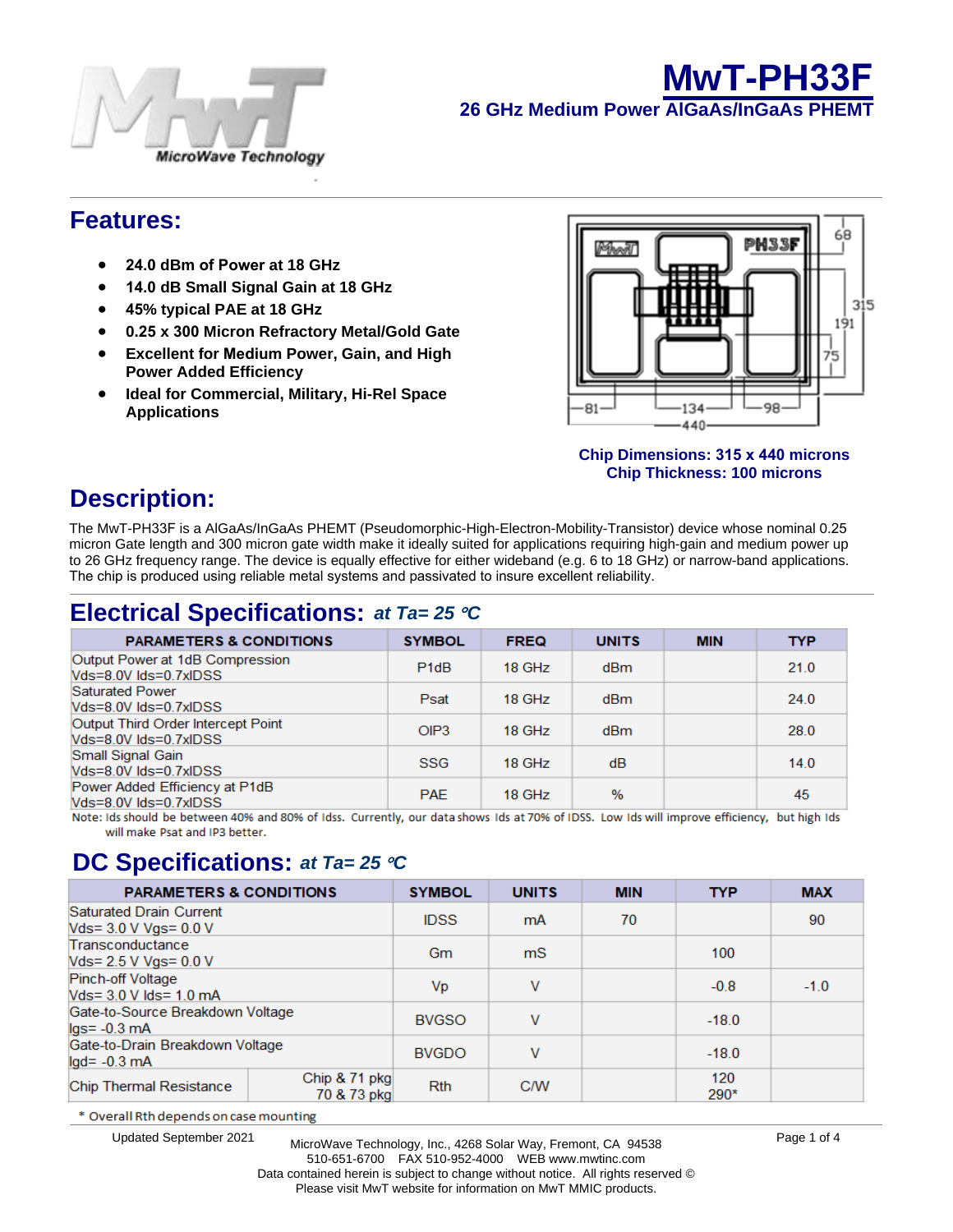



#### MwT-PH33F, Po, Gain & PAE vs Pin at 18GHz Vds=8V; Idq=0.7xIDSS



MwT-PH33F, OIP3 vs Po/tone

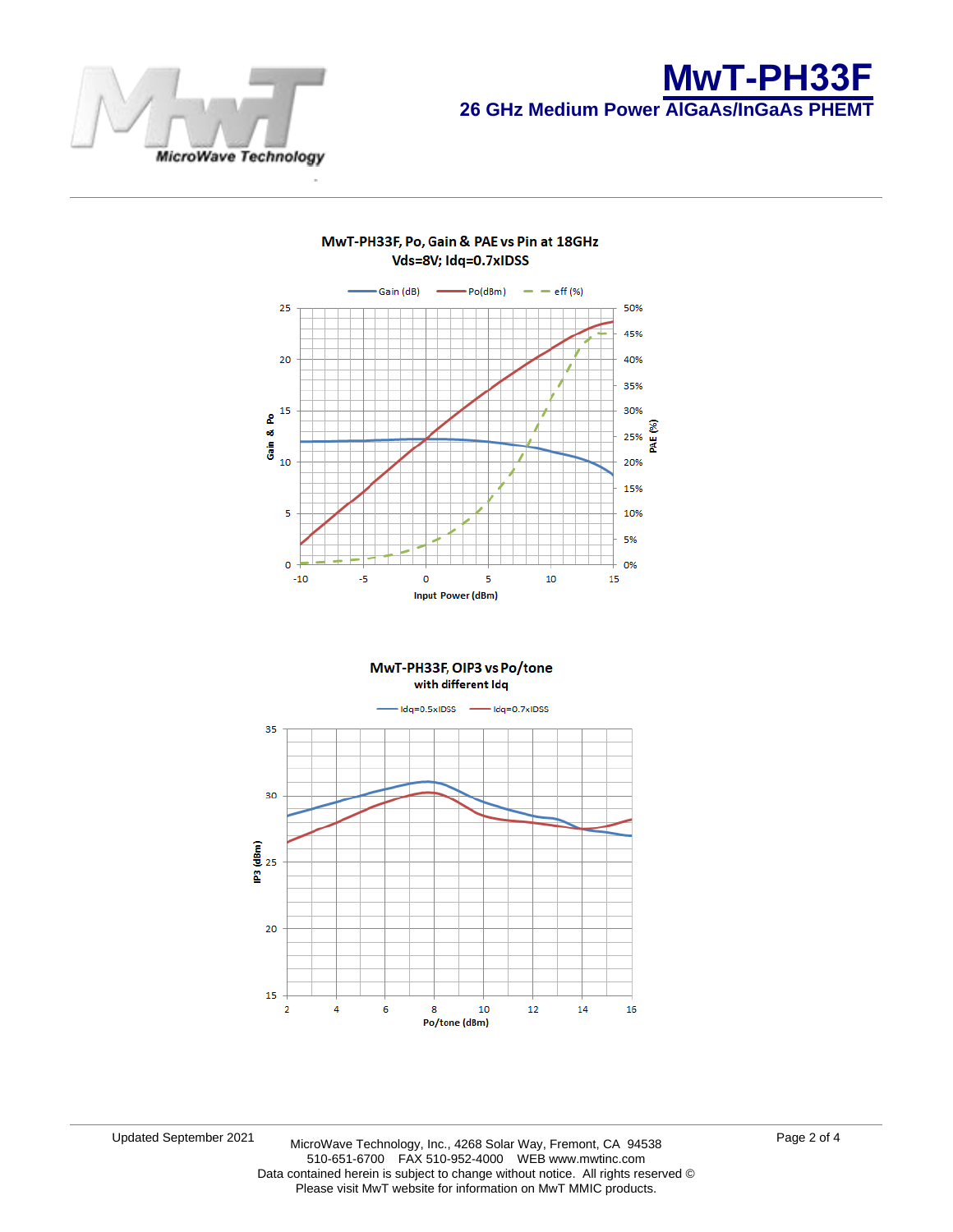





## **Absolute Maximum Rating**

| Symbol     | <b>Parameter</b>      | <b>Units</b> | <b>Cont Max1</b> | <b>Absolute Max2</b> |
|------------|-----------------------|--------------|------------------|----------------------|
| <b>VDS</b> | Drain to Source Volt. | ν            | 8.0              | 8.5                  |
| Tch        | Channel Temperature   | °C           | $+150$           | $+175$               |
| Tst        | Storage Temperature   | °C           | $-65$ to $+150$  | $+175$               |
| Pin        | <b>RF Input Power</b> | mW           | 100              | 150                  |

#### **Notes:**

**1.** Exceeding any one of these limits in continuous operation may reduce the mean-time- to-failure below the design goal.

**2.** Exceeding any one of these limits may cause permanent damage.